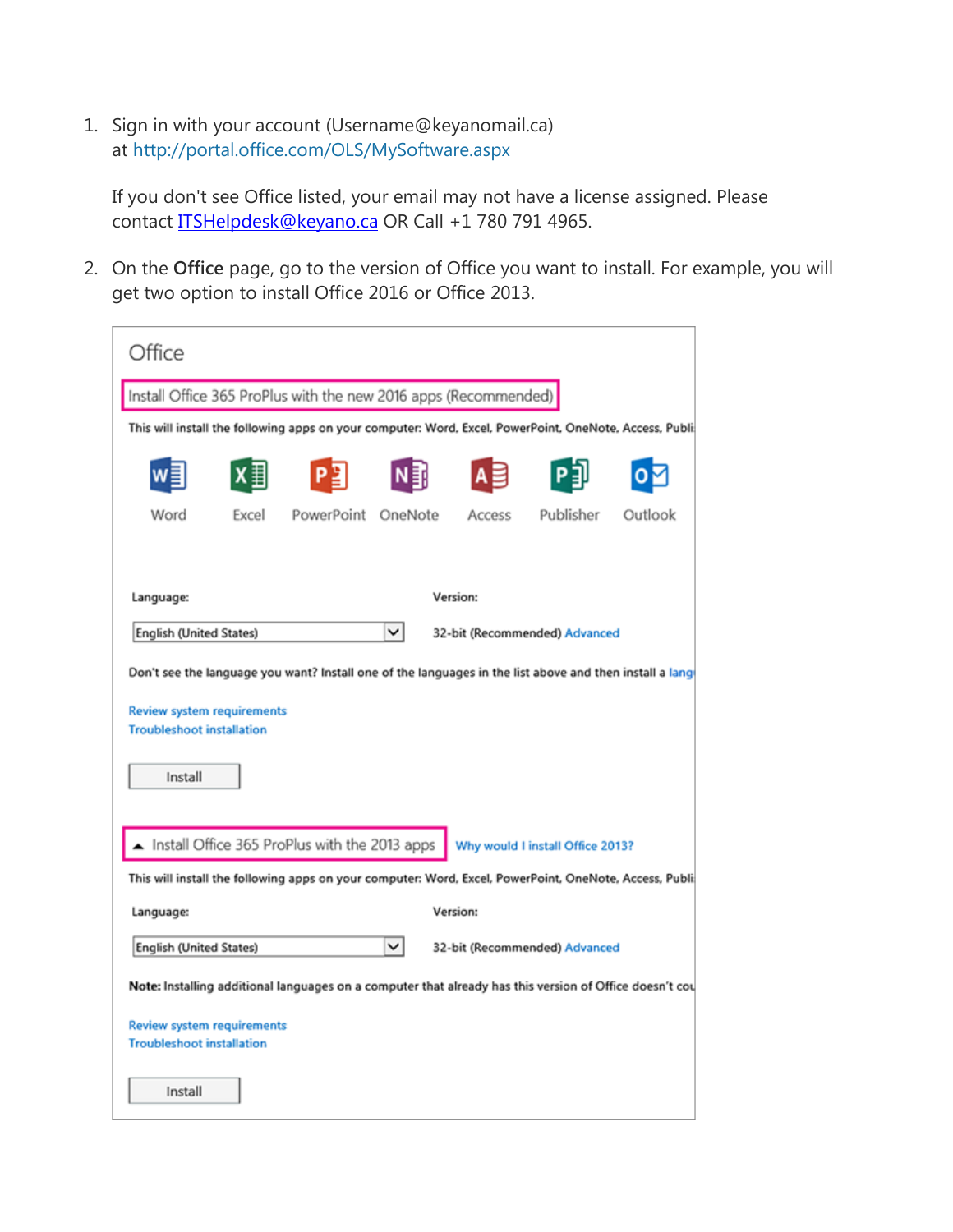**IMPORTANT:** The process that installs Office 2016 also uninstalls all Office 2013 products. See "Stop, [you should wait to install Office 2016" error](https://support.office.com/en-us/article/%22Stop-you-should-wait-to-install-Office-2016%22-error-a225347f-e102-4ea6-9796-5d1ac5220c3b) or [How do I reinstall Office 2013 after an Office 2016](https://support.office.com/en-us/article/How-do-I-reinstall-Office-2013-after-an-Office-2016-upgrade-544e19f2-0d70-4ef3-a24a-4b687c25a1bf)  [upgrade.](https://support.office.com/en-us/article/How-do-I-reinstall-Office-2013-after-an-Office-2016-upgrade-544e19f2-0d70-4ef3-a24a-4b687c25a1bf)

3. Select a **Language**, and accept the default to install 32-bit, or select **Advanced** and choose 64-bit from the drop-down list. If you're not sure which version to install, see [Choose the 64-bit or 32-bit version of Office 2016.](https://support.office.com/en-us/article/Choose-the-64bit-or-32bit-version-of-Office-2016-2dee7807-8f95-4d0c-b5fe-6c6f49b8d261)

| Language:                               | Version:                      |  |  |  |  |
|-----------------------------------------|-------------------------------|--|--|--|--|
| ◡<br>English (United States)            | 32-bit (Recommended) Advanced |  |  |  |  |
| Version: Which version is right for me? |                               |  |  |  |  |
| 64-bit                                  |                               |  |  |  |  |

- 4. Select **Install**.
- 5. Depending on your browser, go to the install pop-up that appears and click **Run** (in Internet Explorer) **Setup** (in Chrome), or **Save File** (in Firefox).



6. The install begins.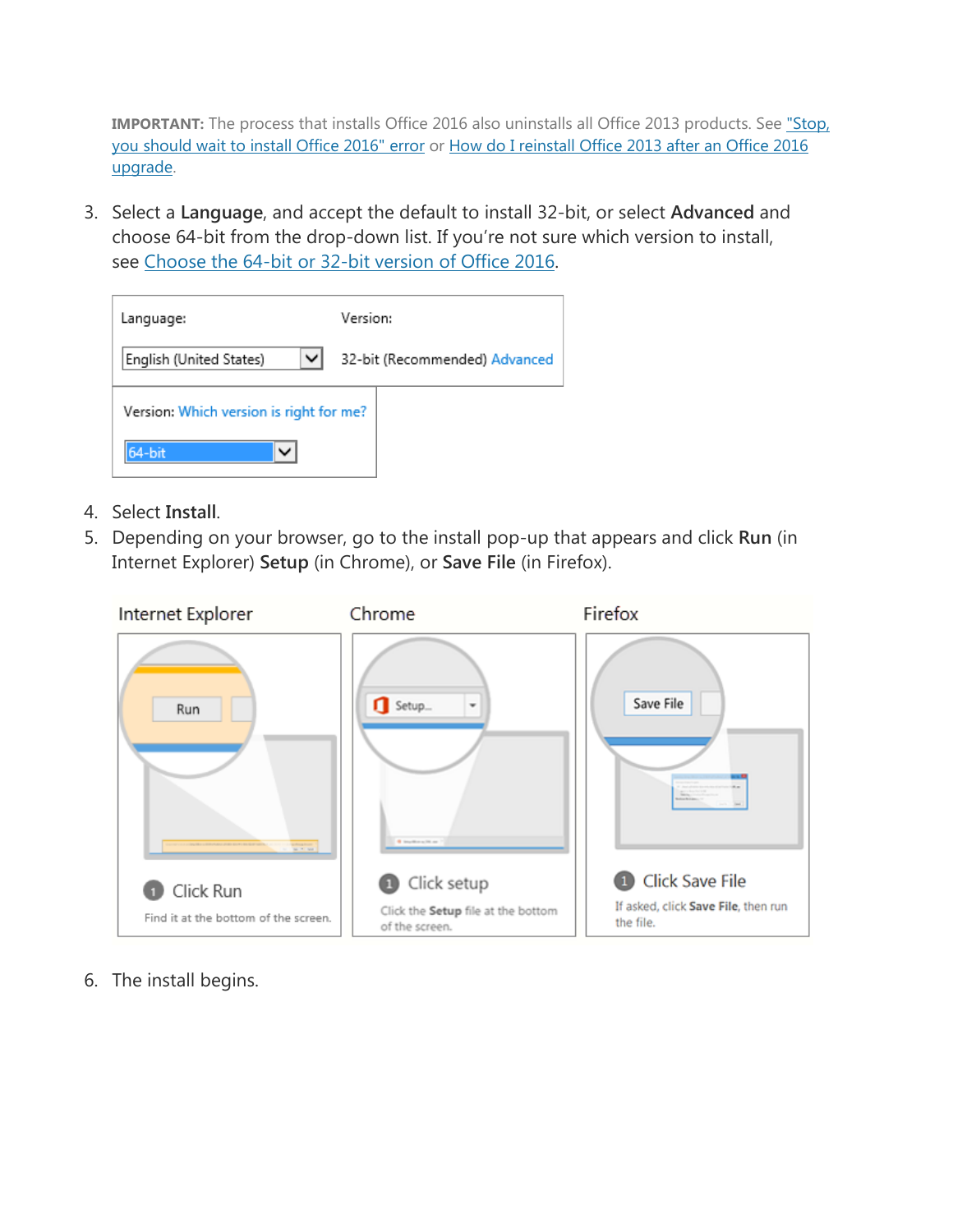

7. Your install of Office 2016 is finished when you see the phrase, **You're all set! Office is installed now** and an animation plays to show you where to find Office applications on your computer. Follow the instructions in the window, for example **Click Start** > **All Apps** to see where your apps are, and select **Close**.